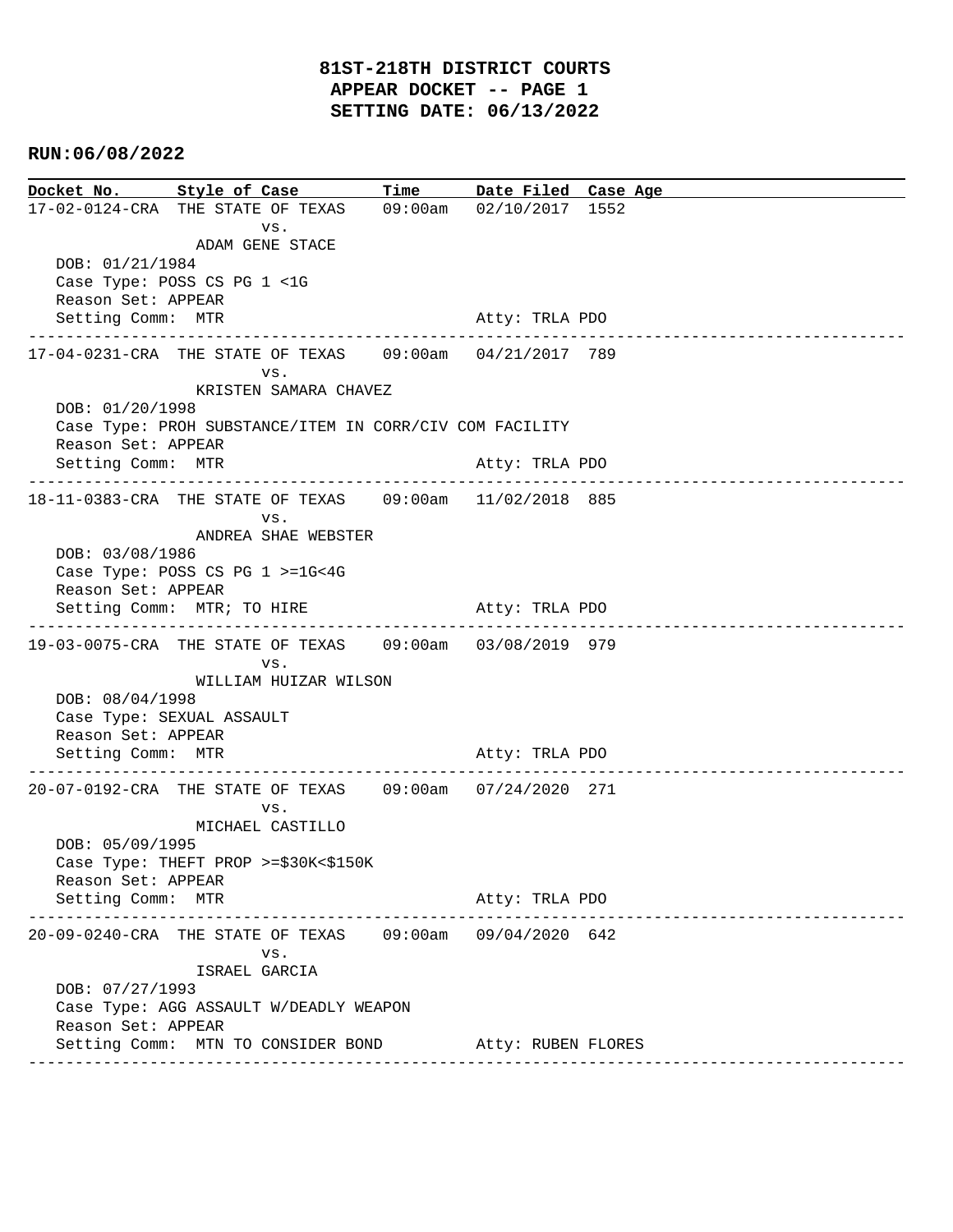## **81ST-218TH DISTRICT COURTS APPEAR DOCKET -- PAGE 2 SETTING DATE: 06/13/2022**

## **RUN:06/08/2022**

**Docket No. Style of Case Time Date Filed Case Age**  20-09-0243-CRA THE STATE OF TEXAS 09:00am 09/04/2020 518 vs. CRYSTAL LYNN STARR DOB: 01/10/1980 Case Type: FORGERY GOVT/NATIONAL INST/MONEY/SECURITY Reason Set: APPEAR Setting Comm: MTR Atty: ADRIAN PEREZ ---------------------------------------------------------------------------------------------- 21-02-0088-CRA THE STATE OF TEXAS 09:00am 02/08/2021 485 vs. KATHA CHRISTINE GREEN DOB: 09/02/1969 Case Type: DRIVING WHILE INTOXICATED 3RD OR MORE IAT Reason Set: APPEAR Setting Comm: PLEA Atty: ALFONSO OTERO ---------------------------------------------------------------------------------------------- 21-03-0131-CRA THE STATE OF TEXAS 09:00am 03/05/2021 313 vs. SARAH LOUIES TIJERINA DOB: 02/02/1991 Case Type: POSS CS PG 1 <1G Reason Set: APPEAR Setting Comm: MTR Atty: TRLA PDO ---------------------------------------------------------------------------------------------- 21-04-0166-CRA THE STATE OF TEXAS 09:00am 04/09/2021 425 vs. SCOTT KELLEY LAWRENCE DOB: 11/07/1968 Case Type: POSS CS PG 1 >=4G<200G Reason Set: APPEAR Setting Comm: ARR Atty: LOUIS MARTINEZ DANIEL VELA ---------------------------------------------------------------------------------------------- 21-11-0446-CRA THE STATE OF TEXAS 09:00am 11/05/2021 215 vs. JONATHAN IVAN LEDESMA DOB: 12/11/1996 Case Type: BURGLARY OF BUILDING Reason Set: APPEAR Setting Comm: TO PLEA Atty: TRLA PDO ---------------------------------------------------------------------------------------------- 22-02-0027-CRA THE STATE OF TEXAS 09:00am 02/18/2022 110 vs. ADAM DANIEL SAMBRANO DOB: 02/07/1994 Case Type: BURGLARY OF HABITATION Reason Set: APPEAR Setting Comm: ARR; TRLA CONFLICT RE-APPT Atty: TRLA PDO ----------------------------------------------------------------------------------------------